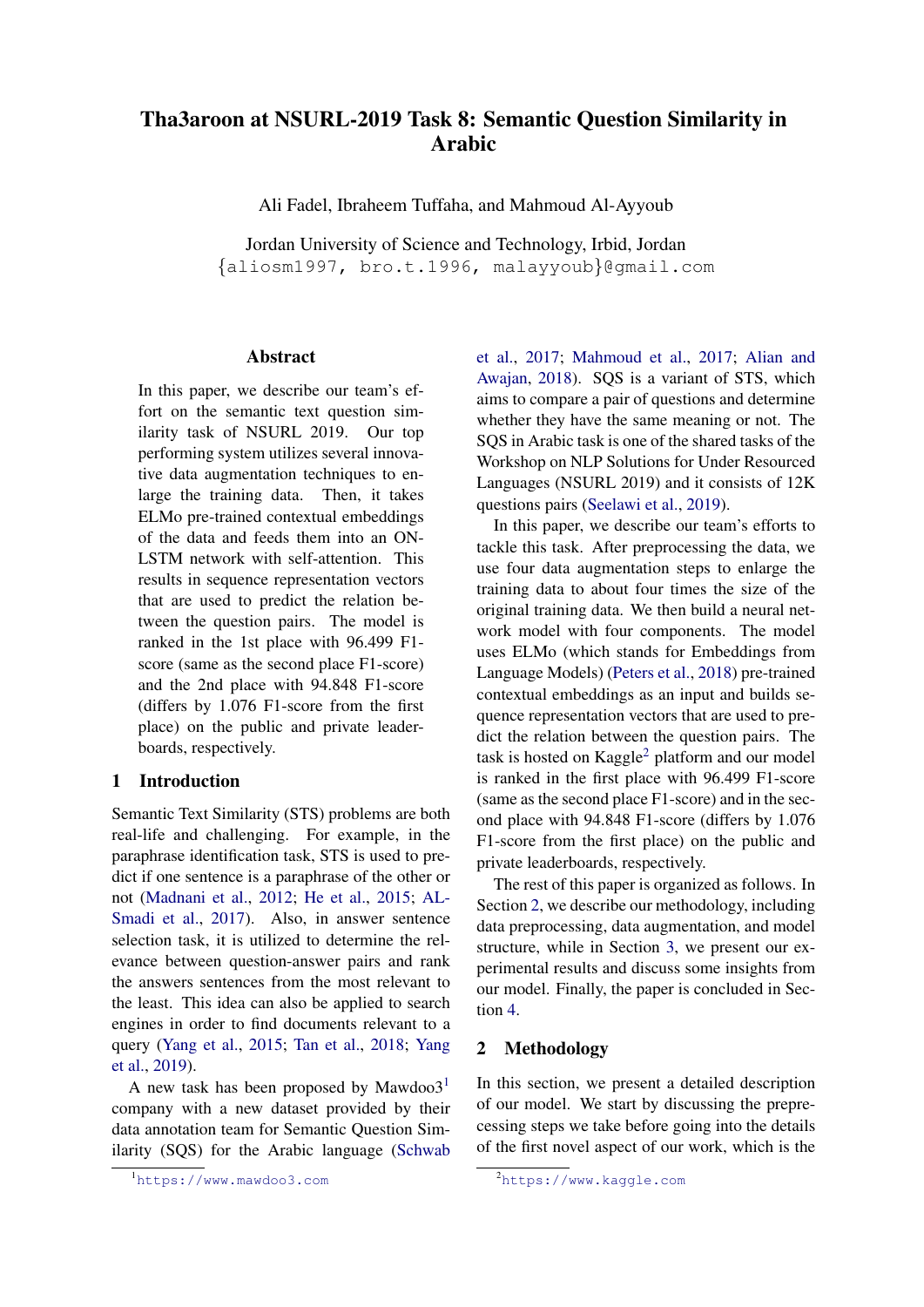<span id="page-1-1"></span>

|                | Ħ | #                | \$               | % | & |   |
|----------------|---|------------------|------------------|---|---|---|
|                |   | Ł                | $\star$          |   |   |   |
|                |   |                  | $\,<$            | Ξ | > | ? |
| $\circledcirc$ |   |                  |                  | Λ |   |   |
|                |   |                  |                  |   | S |   |
| ŕ              | ı | $\boldsymbol{u}$ | $\boldsymbol{u}$ |   |   |   |

Figure 1: Punctuation marks considered in the preprocessing step

data augmentation techniques. We then discuss the neural network model starting from the input all the way to the decision step. The implementation is available on a public repository.[3](#page-1-0)

## 2.1 Data Preprocessing

In this work, we only consider one preprocessing step, which is to separate the punctuation marks shown in Figure [1](#page-1-1) from the letters. For example, if shown in Figure 1 from the letters. For example, if<br>"hen it will نهر حبا ، كيف الحال؟" hen it will ,  $\ddot{\cdot}$ ule question was. : مرحباً، فيف أحمال. ; ane question was.<br>.''مرحباً ، كيف ألحال ؟'' ;be processed as follows:  $\ddot{\cdot}$ This is done to preserve as much information as possible in the questions while keeping the words clear of punctuations.

## <span id="page-1-4"></span>2.2 Data Augmentation

The training data contains 11,997 question pairs: 5,397 labeled as 1 (i.e., similar) and 6,600 labeled as 0 (i.e., not similar). To obtain a larger dataset, we augment the data using the following rules.

Suppose we have questions A, B and C

## • Positive Transitive:

If A is similar to B, and B is similar to C, then A is similar to C.

#### • Negative Transitive:

If A is similar to B, and B is *NOT* similar to C, then A is *NOT* similar to C.

Note: The previous two rules generates 5,490 extra examples (bringing the total up to 17,487).

• Symmetric:

If A is similar to B then B is similar to A, and if A is not similar to B then B is not similar to A.

Note: This rule doubles the number of examples to 34,974 in total.

<span id="page-1-0"></span><sup>3</sup>[https://github.com/AliOsm/](https://github.com/AliOsm/semantic-question-similarity) [semantic-question-similarity](https://github.com/AliOsm/semantic-question-similarity)

<span id="page-1-2"></span>

Figure 2: Number of examples per data augmentation step

## • Reflexive:

By definition, a question A is similar to itself.

Note: This rule generates 10,540 extra positive examples (45,514 total) which helps balancing the number of positive and negative examples.

After the augmentation process, the training data contains 45,514 examples (23,082 positive examples and 22,432 negative ones). Figure [2](#page-1-2) shows the growth of the training dataset after each data augmentation step.

### <span id="page-1-5"></span>2.3 Model Structure

We now discuss our model structure, which is shown in Figure [3.](#page-2-0) As the figure shows, the model structure can be divided into the following components/layers: input layer, sequence representation extraction layer, merging layer and decision layer. The following subsections explain each layer/component in details.

### 2.3.1 Input

To build meaningful representations for the input sequences, we use the Arabic ELMo pre-trained model<sup>[4](#page-1-3)</sup> to extract contextual words embeddings with size 1024 and feed them as input to our model. The representations extracted from the ELMo model are the averaged sum of word encoder and both first and second Long Short-Term Memory (LSTM) hidden layers. These representations are affected by the context in which they appear [\(Cheng et al.,](#page-7-3) [2015;](#page-7-3) [Peters et al.,](#page-8-7) [2018;](#page-8-7) appear (Cheng et al., 2019, Feters et al., 2010,<br>"Yes (Al., [2019\)](#page-8-8). For example, the word "ناهب" will have different embedding vectors related to the following two sentences as they have different

<span id="page-1-3"></span><sup>4</sup>[https://github.com/HIT-SCIR/](https://github.com/HIT-SCIR/ELMoForManyLangs) [ELMoForManyLangs](https://github.com/HIT-SCIR/ELMoForManyLangs)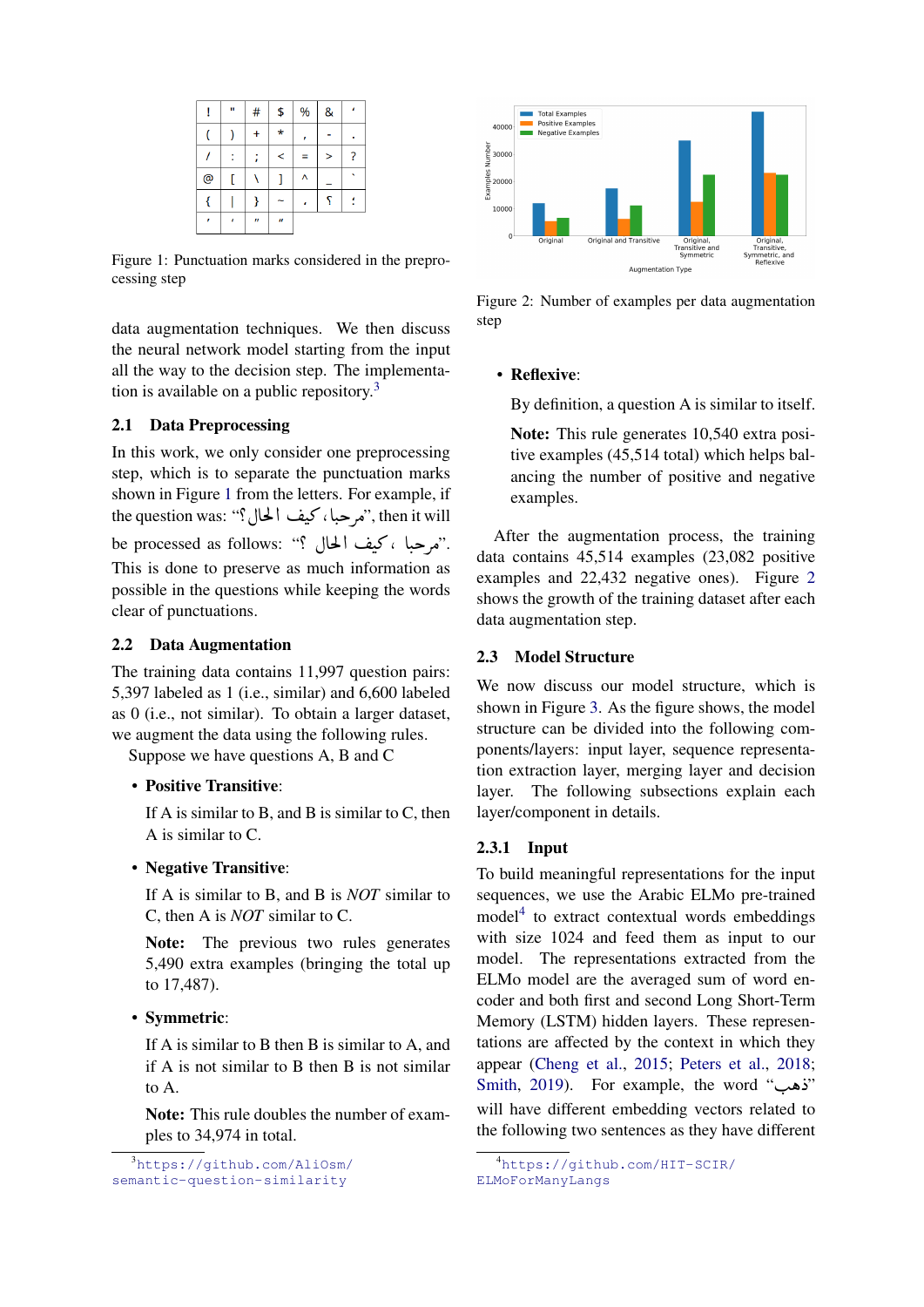<span id="page-2-0"></span>

Figure 3: Model Structure

meanings ('gold' in the first sentence and 'went' in the second one):

ذهب عل<sub>ى</sub> كثير<sup>ً</sup>  $\ddot{\cdot}$  $\overline{a}$  $\overline{\phantom{a}}$  Translation: Ali has a lot of gold.  $\overline{a}$ on. 1111 nas a 101<br>ذهب علم بعيدا  $\overline{a}$  $\frac{1}{2}$  Translation: Ali went away. )<br>.

## 2.3.2 Sequence Representation Extractor

This component takes the ELMo embeddings related to each word in the question as an input and feeds them into two a special kind of bidirectional LSTM layers called Ordered Neurons LSTM  $(ON-LSTM)^5$  $(ON-LSTM)^5$  introduced in [\(Shen et al.,](#page-8-9) [2018\)](#page-8-9) with 256 hidden units, 20% dropout rate, and 8 as the chunk size for each of them. Then, it applies sequence weighted attention $6$  proposed by [\(Felbo et al.,](#page-7-4) [2017\)](#page-7-4) on the outputs of the second ON-LSTM layer to get the final question representation. This component uses the same weights to compute representations for each question in the pair. The details of this component are as follows [\(Shen et al.,](#page-8-9) [2018\)](#page-8-9).

Since NLP data are structured in a hierarchical manner, the authors of ON-LSTM [\(Shen et al.,](#page-8-9)

<span id="page-2-2"></span><sup>6</sup>[https://github.com/CyberZHG/](https://github.com/CyberZHG/keras-self-attention) [keras-self-attention](https://github.com/CyberZHG/keras-self-attention)

[2018\)](#page-8-9) proposed a new form of update and activation functions (in order to enforce a bias towards structuring a hierarchy of the data) to the standard LSTM model reported below:

$$
f_t = \sigma_g(W_f x_t + U_f h_{t-1} + b_f)
$$
 (1)

$$
i_t = \sigma_g(W_i x_t + U_i h_{t-1} + b_i)
$$
 (2)

$$
o_t = \sigma_g(W_o x_t + U_o h_{t-1} + b_o)
$$
 (3)

$$
\hat{c}_t = \tanh(W_c x_t + U_c h_{t-1} + b_c) \tag{4}
$$

$$
h_t = o_t \circ \tanh(c_t) \tag{5}
$$

The newly proposed activation function is  $cumax = cumsum(softmax(x)),$  where cumsum denotes the cumulative sum function. Among the desired properties of this function is to control the updates on the memory cell such that the higher ranking neurons get updated less frequently (storing long-term and global information) compared to the lower ranking neurons, which are updated more frequently (storing short-term and local information). This makes the neurons updates dependent on each other in contrast to the updates on the standard LSTM neurons.

The following equations define the new master input and forget gates and the new memory cell update function based on the new activation func-

<span id="page-2-1"></span><sup>5</sup>[https://github.com/CyberZHG/](https://github.com/CyberZHG/keras-ordered-neurons)

[keras-ordered-neurons](https://github.com/CyberZHG/keras-ordered-neurons)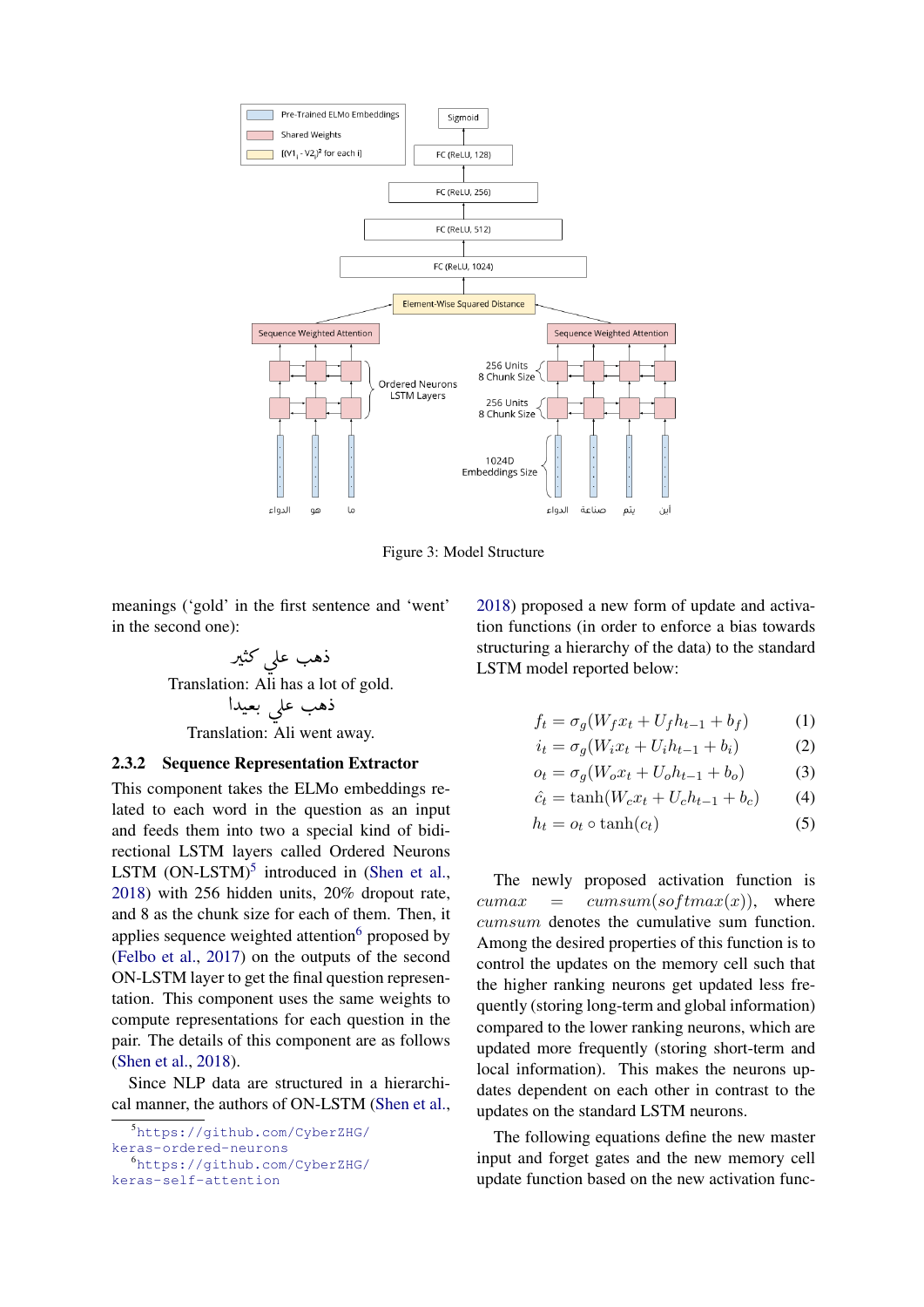tion:

$$
\tilde{f}_t = cumax(W_{\tilde{f}}x_t + U_{\tilde{f}}h_{t-1} + b_{\tilde{f}})
$$
(6)

$$
\tilde{i}_t = 1 - cumax(W_{\tilde{i}}x_t + U_{\tilde{i}}h_{t-1} + b_{\tilde{i}})
$$
 (7)

$$
w_t = \tilde{f}_t \circ \tilde{i}_t \tag{8}
$$

$$
\hat{f}_t = f_t \circ w_t + (\tilde{f}_t - w_t) \tag{9}
$$

$$
\hat{i}_t = i_t \circ w_t + (\tilde{i}_t - w_t) \tag{10}
$$

$$
c_t = \hat{f}_t \circ c_{t-1} + \hat{i}_t \circ \hat{c}_t \tag{11}
$$

The attention mechanism (inspired by [\(Bah](#page-7-5)[danau et al.,](#page-7-5) [2014;](#page-7-5) [Yang et al.,](#page-8-10) [2016\)](#page-8-10)) allows the model to learn to decide the importance of each word and build the final question representation vector based on important words only, while tuning out less important words. With a single parameter,  $w_a$ , the attention mechanism can be described as follows:

$$
e_t = h_t w_a \tag{12}
$$

$$
a_t = \frac{exp(e_t)}{\sum_{i=1}^T exp(e_i)}\tag{13}
$$

$$
v = \sum_{i=1}^{T} a_i h_i \tag{14}
$$

The weight matrix  $w_a$  is the only new trainable parameter which learns the attention mechanism over the outputs of the second ON-LSTM layer. To calculate the importance scores,  $a_t$ , for each time step, it first multiplies each time step output,  $h_t$ , by the weight matrix,  $w_a$ , and normalizes the results using a Softmax function. Finally, the final sequence representation,  $v$ , is the weighted sum over all ON-LSTM outputs using the importance scores calculated earlier as weights.

## 2.3.3 Merging Technique

After extracting the representations related to each question, we merge them using pairwise squared distance function applied to the representation vectors of the two questions in each question pair. More formally, if  $V1$  and  $V2$  are these representation vectors, then, the merged representation vector  $Vm$  can be expressed as follows:

$$
Vm = \begin{bmatrix} (V1_1 - V2_1)^2 \\ (V1_2 - V2_2)^2 \\ \vdots \\ (V1_{512} - V2_{512})^2 \end{bmatrix}
$$
 (15)

This component allows for the Symmetric augmentation step (Section [2.2\)](#page-1-4) to enhance the results, since the  $(A, B)$  examples are computationally different (in the back propagation step) from the  $(B, A)$  examples.

# 2.3.4 Deep Neural Network

The final component is a deep neural network that consists of four fully-connected layers with 1024, 512, 256, and 128 units using ReLU activation function and 20% dropout rate applied to each layer. This network takes the merged representation vector,  $Vm$ , as an input and predicts the label using a Sigmoid function as an output.

#### <span id="page-3-0"></span>3 Experiments and Results

In this section, we start by discussing our experimental setup. We then discuss all experiments conducted and provide detailed analysis of their results.

## 3.1 Experimental Setup

All experiments discussed in this work have been done on the Google Colab<sup>[7](#page-4-0)</sup> [\(Carneiro et al.,](#page-7-6) [2018\)](#page-7-6) environment using Tesla T4 GPU accelerator with the following hyperparameters:

- Optimizer: Adam
- Learning Rate: 0.001
- Loss Function: Binary Cross Entropy
- Batch Size: 256
- Number of Epochs: 100

The experiments are divided into two sets. The first set aims to explore the effect of the Recurrent Neural Network (RNN) cell type, while the second set aims to explore the effect of the data augmentation techniques mentioned in Section [2.2.](#page-1-4)

For each experiment, five models are trained and the following results are reported:

- Minimum F1 score gained on the test set.
- Maximum F1 score gained on the test set.
- Average F1 score gained from the five trained models.
- Majority Voting F1 score gained by ensembling the five trained models.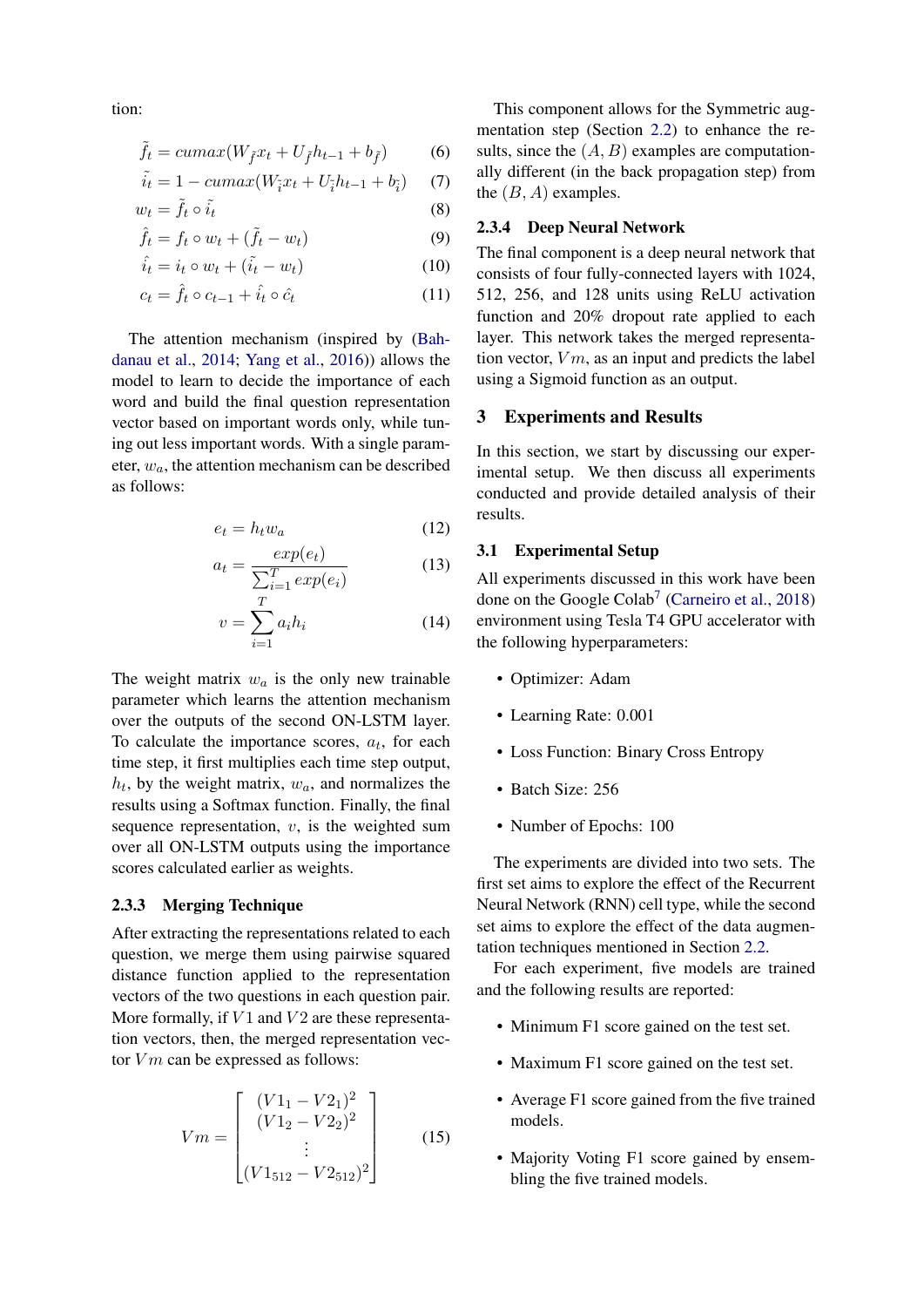<span id="page-4-1"></span>

| <b>RNN Cell</b>    | #Params | <b>Training Time</b>        |
|--------------------|---------|-----------------------------|
| GRU                | 4,363K  | $55.2$ s/epoch - 1.53 hours |
| <b>LSTM</b>        | 5,413K  | 58.2s/epoch - 1.61 hours    |
| ON-LSTM (Chunk: 4) | 5,938K  | 74.2s/epoch - 2.06 hours    |
| ON-LSTM (Chunk: 8) | 5,675K  | 74.4s/epoch - 2.06 hours    |

Table 1: Model size and training time for each RNN cell type

<span id="page-4-2"></span>

| Leaderboard | <b>RNN Cell</b>           | Min    | Max    | Avg    | Vote   |
|-------------|---------------------------|--------|--------|--------|--------|
| Public      | <b>GRU</b>                | 94.075 | 94.793 | 94.613 | 95.242 |
|             | <b>LSTM</b>               | 94.614 | 95.152 | 94.901 | 95.062 |
|             | ON-LSTM (Chunk: 4)        | 94.524 | 95.601 | 95.242 | 96.140 |
|             | <b>ON-LSTM</b> (Chunk: 8) | 95.601 | 95.780 | 95.691 | 96.499 |
| Private     | <b>GRU</b>                | 93.271 | 94.194 | 93.855 | 94.579 |
|             | <b>LSTM</b>               | 93.925 | 94.271 | 94.040 | 94.117 |
|             | ON-LSTM (Chunk: 4)        | 93.810 | 94.425 | 94.224 | 94.732 |
|             | <b>ON-LSTM</b> (Chunk: 8) | 94.002 | 94.463 | 94.309 | 94.848 |

Table 2: Model F1-score using different RNN cell types

#### <span id="page-4-3"></span>3.2 Effect of RNN Cell Type

In this experiments set, we use the same structure described in Section [2.3](#page-1-5) while changing the RNN cell type only. We use all 45,514 examples from the augmented dataset in the training process. The tested RNN cells are: Gated Recurrent Unit (GRU) [\(Cho et al.,](#page-7-7) [2014\)](#page-7-7), LSTM [\(Hochreiter](#page-7-8) [and Schmidhuber,](#page-7-8) [1997\)](#page-7-8) and ON-LSTM [\(Shen](#page-8-9) [et al.,](#page-8-9) [2018\)](#page-8-9). The latter one is tested using two chunk sizes, 4 and 8, in order to explore the effect of chunk size on the training process and the size of the model. Table [1](#page-4-1) shows the model size in terms of trainable parameters and the training time for each RNN cell type, while Table [2](#page-4-2) shows the F1-scores of the model using different RNN cells. Best results are shown in bold. The tables show that while GRU cells are the most efficient, the ON-LSTM cells (with chunk size 8) are the most effective (in terms of all considered measures).

#### 3.3 Effect of Data Augmentation

In this experiments set, we use the RNN cell type that gives the best results in Section [3.2](#page-4-3) (ON-LSTM with chunk size 8) and the same model structure described in Section [2.3](#page-1-5) to explore the effect of data augmentation steps mentioned in Section [2.2.](#page-1-4)

The data augmentation steps have an effect on two factors, the training time and the accuracy measurement (F1-score). Table [3](#page-5-0) shows the average training time over five runs for each data augmentation step. Moreover, Table [4](#page-5-1) shows the F1-scores of the trained model using different data augmentation types, best results shown in bold.

The tables show that each augmentation step affects the model's efficiency negatively. This is expected since each step incrementally increases the size of the dataset. On the other hand, not each increment step has a positive effect on the model's effectiveness. Such trends are worth exploring in a more exhaustive study. Finally, it is worth mentioning that the last experiments in both experiment sets are the same. So, they both have the same results.

#### 3.4 Other Attempts

We test several other techniques to explore how they might affect our model. For example, using pre-trained FastText [\(Bojanowski et al.,](#page-7-9) [2017\)](#page-7-9) embeddings as an input to our model yields worse F1 score on both public and private leaderboards with 94.254 and 93.118, respectively, compared with the ELMo contextual embeddings model. In another experiment, we use the thought vector outputted from the second ON-LSTM layer as input for the decision component. However, the sequence weighted attention gives better results by about 1 point of the F1-score. Moreover, an attempt to overcome the weakness of the Arabic ELMo model is done by translating the data to

<span id="page-4-0"></span><sup>7</sup><https://colab.research.google.com>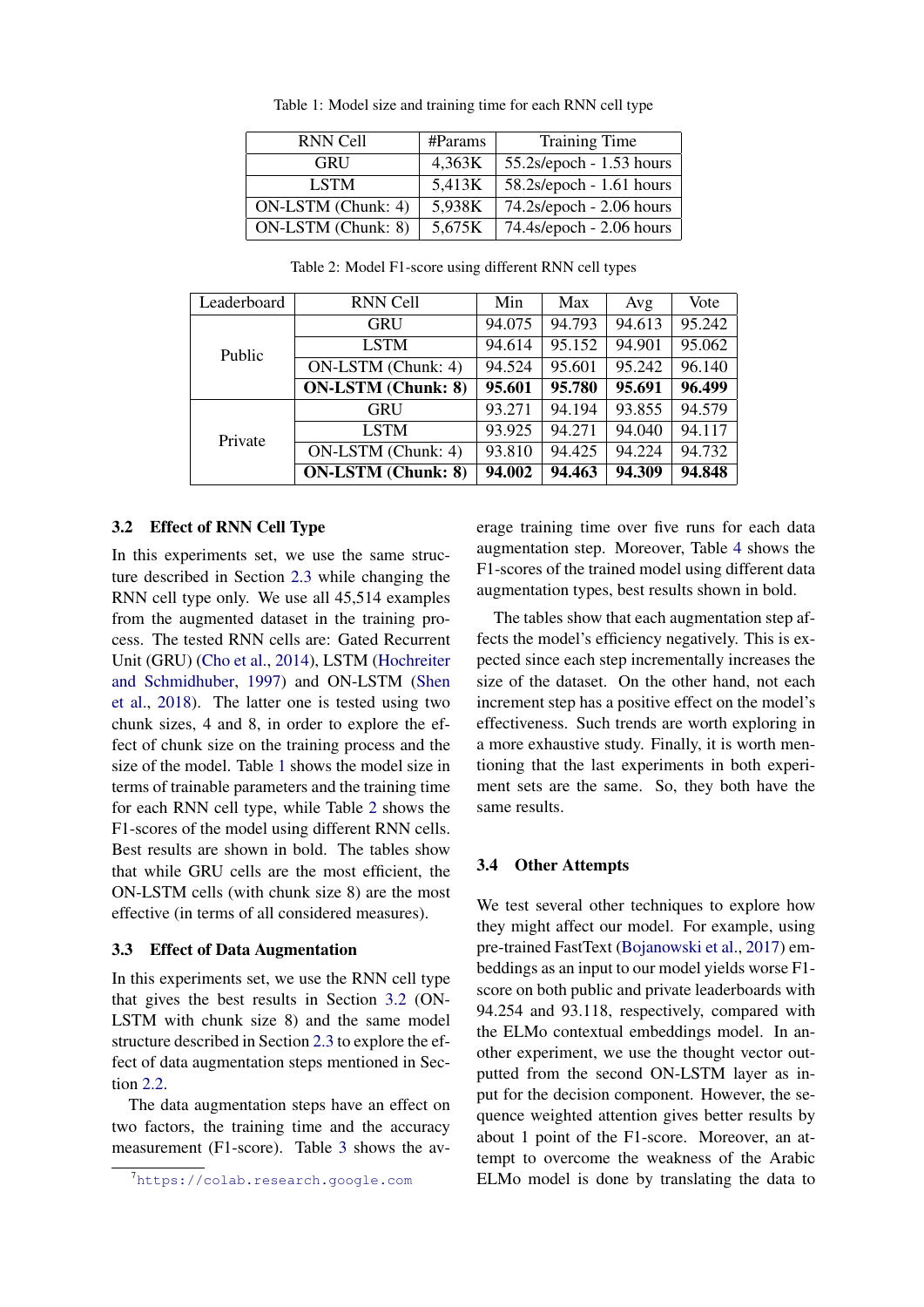| Data Augmentation | <b>Examples Number</b> | Training Time                 |  |  |
|-------------------|------------------------|-------------------------------|--|--|
|                   | 11,997                 | $20.0$ s/epoch - $0.55$ hours |  |  |
| $O+T$             | 17,487                 | $29.4$ s/epoch - $0.81$ hours |  |  |
| $O+T+S$           | 34,974                 | $57.0$ s/epoch - 1.58 hours   |  |  |
| $O+T+S+R$         | 45,514                 | 74.4s/epoch - 2.06 hours      |  |  |

<span id="page-5-0"></span>Table 3: Model training time for each data augmentation step: O, T, S, and R, which stand for Original, Transitive, Symmetric, and Reflexive, respectively

<span id="page-5-1"></span>Table 4: Model F1-score using different data augmentation types: O, T, S, and R, which stand for Original, Transitive, Symmetric, and Reflexive respectively

| Leaderboard | Data Aug. | Min    | Max    | Avg    | Vote   |
|-------------|-----------|--------|--------|--------|--------|
|             | O         | 93.626 | 94.703 | 94.200 | 94.973 |
| Public      | $O+T$     | 93.177 | 94.434 | 93.877 | 94.793 |
|             | $O+T+S$   | 94.344 | 94.793 | 94.631 | 95.421 |
|             | $O+T+S+R$ | 95.601 | 95.780 | 95.691 | 96.499 |
|             | O         | 93.425 | 93.810 | 93.632 | 94.655 |
| Private     | $O+T$     | 92.464 | 93.771 | 93.232 | 94.156 |
|             | $O+T+S$   | 93.579 | 94.002 | 93.763 | 94.655 |
|             | $O+T+S+R$ | 94.002 | 94.463 | 94.309 | 94.848 |

English using Google Translate<sup>[8](#page-5-2)</sup> and treating the problem as an English SQS problem instead, but the results are much worse with 88.868 and 87.504 F1-scores on public and private leaderboards, respectively. This is probably because a lot of information is lost during the translation process.

## 3.5 Discussion

This section briefly analyzes the questions representations learnt by our model. With the sequence weighted attention layer, the model reduces all the information about the sequence extracted using the ON-LSTMs down to a 512 fixed-size vector. By extracting these vectors from our best model and plotting them on a 2D plane using t-SNE [\(Maaten and Hinton,](#page-7-10) [2008\)](#page-7-10) dimensionality reduction algorithm, we notice some very useful observations. For example, the model learns to map questions that ask about the same thing to have nearby representations in the vector space such as the questions in Figure [4](#page-6-1) with the form: "How to prepare 'something'?". The same thing goes for the questions in Figure [5](#page-6-2) with the form: "What is the definition of 'something'?". In a similar manner, in Figure [7,](#page-7-11) the questions ask about different types of languages like "What is the formal language in Portugal?" and "What is PHP language?" are close, as well as, the questions in

Figure [8](#page-7-12) that ask about places like "Where is Sweden?", "Where is the Karak area in Jordan?", and "Where is the Kremlin Castle?".

To further illustrate the usefulness of the sequence weighted attention layer, Figure [6](#page-6-3) shows that the attention layer learns to focus more on the key words in the questions that would determine what the question is actually asking about. This allows the model to make better decisions for whether the the questions are similar or not, even if the questions have similar words but ask about different things. The first and second questions in Figure [6](#page-6-3) ask about "What is the general manager?". So, the attention layer focuses on "the general manager" which is "المدير العادة". However, in the third and fourth questions, one asks "What is the most beautiful thing that is said about death?" and the other ones asks "What is death?", although both questions are related to "death" which is  $\mathcal{F}$ the attention layer distinguishes them  $\frac{1}{2}$ as not similar, where in the former one, the fo- $\ddot{\mathbf{c}}$  is concentrated by order on the words " $\dddot{\mathbf{c}}$ ", " $\dddot{\mathbf{c}}$ ", " $\dddot{\mathbf{c}}$ ", " $\dddot{\mathbf{c}}$ ", " $\dddot{\mathbf{c}}$ f<br>. " بالموت" and "بالموت" ("said", "most beautiful" and . ز<br>ء J . "death"), while the latter one focuses mostly on ucatif"), wifit u"<br>"ألموت" ("death"). l۱<br>..

<span id="page-5-2"></span><sup>8</sup><https://translate.google.com>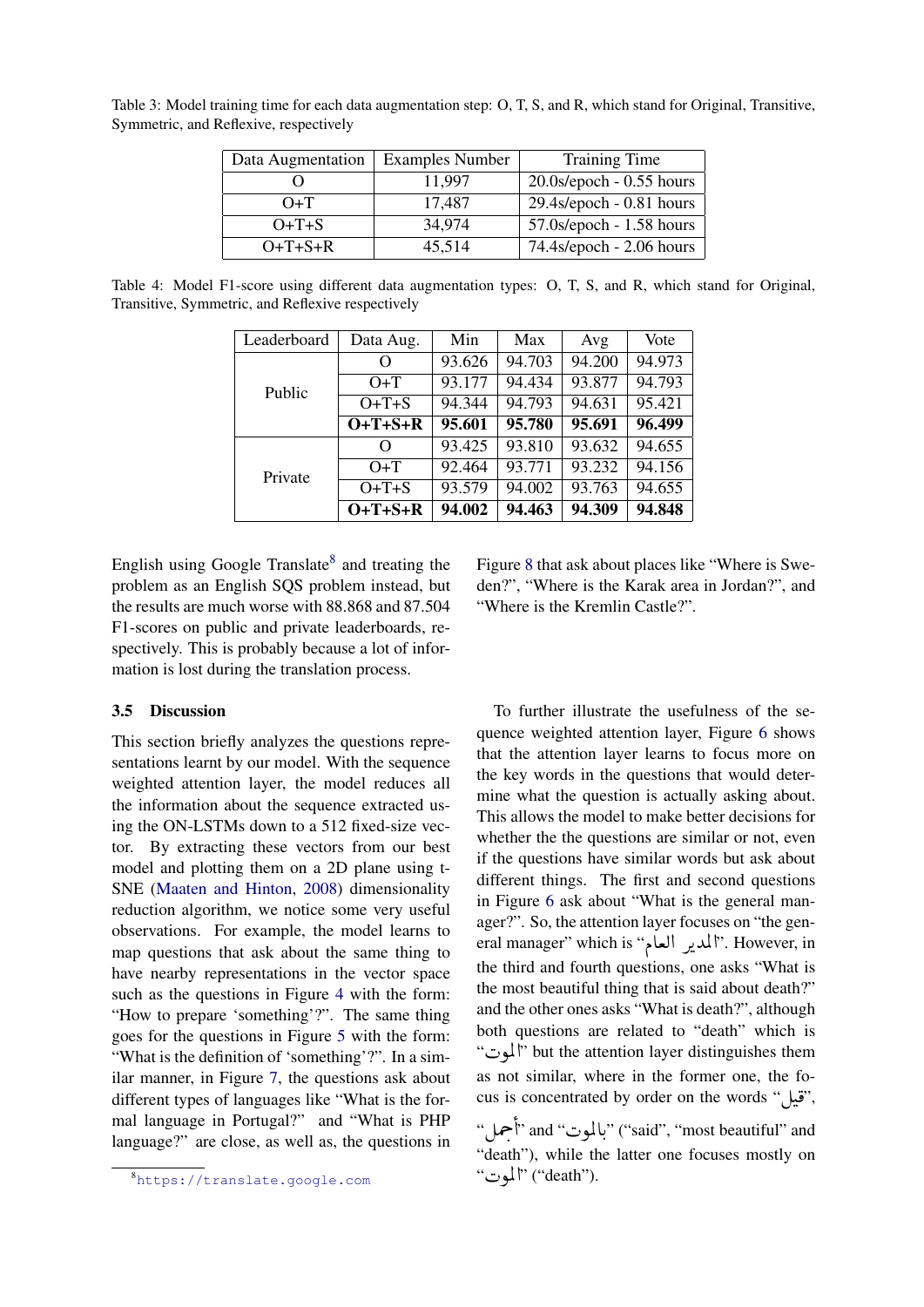<span id="page-6-1"></span>

Figure 4: Representations extracted from sequence weighted attention layer for questions of the form: How to prepare 'something'?

<span id="page-6-2"></span>

Figure 5: Representations extracted from sequence weighted attention layer for questions of the form: What is the definition of 'something'?

<span id="page-6-3"></span>

Figure 6: Weights per word from sequence weighted attention layer on four different examples

## <span id="page-6-0"></span>4 Conclusion

In this paper, we described our team's effort on the semantic text question similarity task of NSURL 2019. Our top performing system utilizes several innovative data augmentation techniques to enlarge the training data. Then, it takes ELMo pre-trained contextual embeddings as an input and builds sequence representation vectors that are used to predict the relation between the question pairs. The model was ranked in the 1st place with 96.499 F1-score (same as the second place F1-score) and the 2nd place with 94.848 F1-score (differs by 1.076 F1-score from the first place) on the public and private leaderboards, respectively.

# Acknowledgments

We gratefully acknowledge the support of the Deanship of Research at the Jordan University of Science and Technology for supporting this work via Grant #20180193.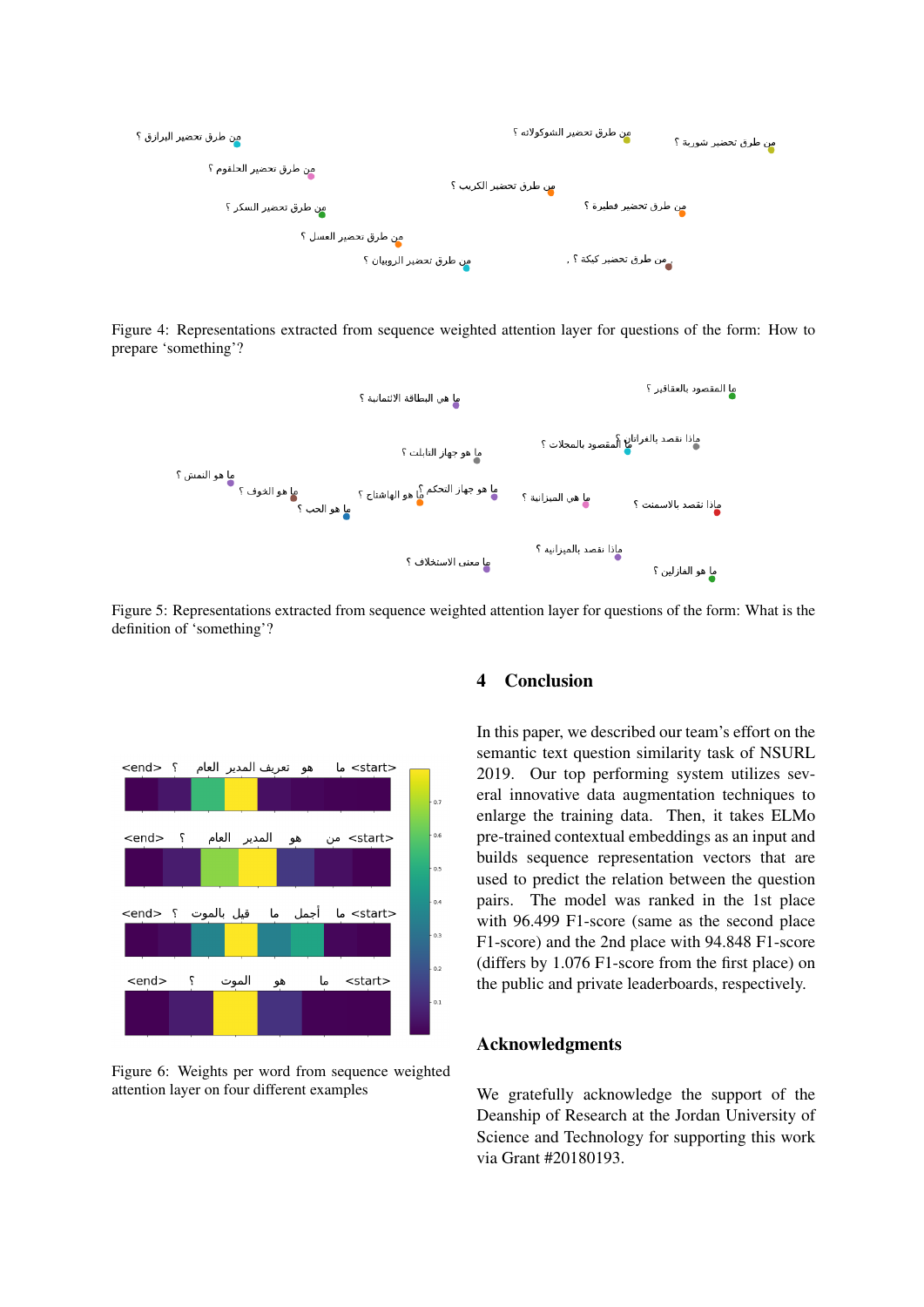<span id="page-7-11"></span>

Figure 7: Representations extracted from sequence weighted attention layer for questions that ask about different language types

<span id="page-7-12"></span>

Figure 8: Representations extracted from sequence weighted attention layer for questions that ask about different places

#### References

- <span id="page-7-1"></span>Mohammad AL-Smadi, Zain Jaradat, Mahmoud Al-Ayyoub, and Yaser Jararweh. 2017. Paraphrase identification and semantic text similarity analysis in arabic news tweets using lexical, syntactic, and semantic features. *Information Processing & Management*, 53(3):640–652.
- <span id="page-7-2"></span>Marwah Alian and Arafat Awajan. 2018. Arabic semantic similarity approaches-review. In *2018 International Arab Conference on Information Technology (ACIT)*, pages 1–6. IEEE.
- <span id="page-7-5"></span>Dzmitry Bahdanau, Kyunghyun Cho, and Yoshua Bengio. 2014. Neural machine translation by jointly learning to align and translate. *arXiv preprint arXiv:1409.0473*.
- <span id="page-7-9"></span>Piotr Bojanowski, Edouard Grave, Armand Joulin, and Tomas Mikolov. 2017. Enriching word vectors with subword information. *Transactions of the Association for Computational Linguistics*, 5:135–146.
- <span id="page-7-6"></span>Tiago Carneiro, Raul Victor Medeiros Da Nobrega, ´ Thiago Nepomuceno, Gui-Bin Bian, Victor Hugo C De Albuquerque, and Pedro Pedrosa Reboucas Filho. 2018. Performance analysis of google colaboratory as a tool for accelerating deep learning applications. *IEEE Access*, 6:61677–61685.
- <span id="page-7-3"></span>Jianpeng Cheng, Zhongyuan Wang, Ji-Rong Wen, Jun Yan, and Zheng Chen. 2015. Contextual text understanding in distributional semantic space. In *Proceedings of the 24th ACM International on Conference on Information and Knowledge Management*, pages 133–142. ACM.
- <span id="page-7-7"></span>Kyunghyun Cho, Bart Van Merrienboer, Caglar Gul- ¨ cehre, Dzmitry Bahdanau, Fethi Bougares, Holger Schwenk, and Yoshua Bengio. 2014. Learning phrase representations using rnn encoder-decoder for statistical machine translation. *arXiv preprint arXiv:1406.1078*.
- <span id="page-7-4"></span>Bjarke Felbo, Alan Mislove, Anders Søgaard, Iyad Rahwan, and Sune Lehmann. 2017. Using millions of emoji occurrences to learn any-domain representations for detecting sentiment, emotion and sarcasm. *arXiv preprint arXiv:1708.00524*.
- <span id="page-7-0"></span>Hua He, Kevin Gimpel, and Jimmy Lin. 2015. Multiperspective sentence similarity modeling with convolutional neural networks. In *Proceedings of the 2015 Conference on Empirical Methods in Natural Language Processing*, pages 1576–1586.
- <span id="page-7-8"></span>Sepp Hochreiter and Jürgen Schmidhuber. 1997. Long short-term memory. *Neural computation*, 9(8):1735–1780.
- <span id="page-7-10"></span>Laurens van der Maaten and Geoffrey Hinton. 2008.